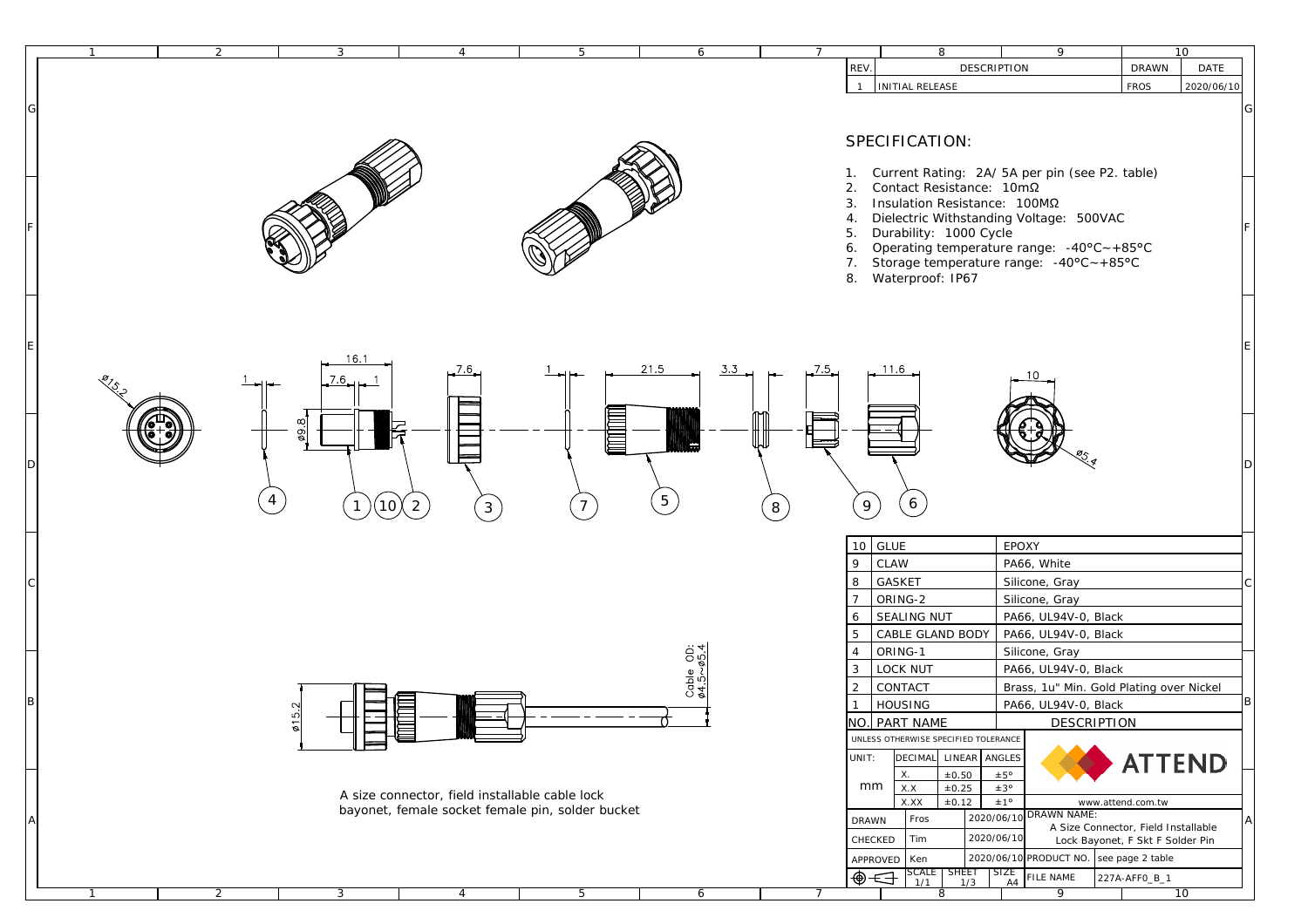|             |                       | $\overline{2}$                                       | 3                                                             | $\overline{4}$              | $5\overline{)}$          | 6                                                   | $7\overline{ }$ |               | 8                                                                                              | $\overline{9}$                                                                                                                                          |                   | 10                       |  |
|-------------|-----------------------|------------------------------------------------------|---------------------------------------------------------------|-----------------------------|--------------------------|-----------------------------------------------------|-----------------|---------------|------------------------------------------------------------------------------------------------|---------------------------------------------------------------------------------------------------------------------------------------------------------|-------------------|--------------------------|--|
| G           |                       |                                                      |                                                               |                             |                          |                                                     |                 | REV.          | <b>DESCRIPTION</b><br><b>SEE SHEET ONE</b>                                                     |                                                                                                                                                         | $\mathbf{DRAWN}$  | $\mathop{\mathrm{DATE}}$ |  |
|             |                       |                                                      |                                                               |                             |                          |                                                     |                 |               |                                                                                                |                                                                                                                                                         |                   |                          |  |
|             |                       |                                                      | TABLE: Pin Count/ Pin Assignment/ Current Rating/ Part Number |                             |                          |                                                     |                 |               |                                                                                                |                                                                                                                                                         |                   |                          |  |
|             | Part Number           | 227A-02F01                                           | 227A-03F01                                                    | 227A-04F01                  | 227A-05F01               | 227A-06F01                                          |                 |               |                                                                                                |                                                                                                                                                         |                   |                          |  |
|             | Pin                   | $\mathbf{2}$<br>$\overline{1}$<br>$\circ$<br>$\circ$ | $2$ O<br>O <sub>1</sub>                                       | $4^\circ$<br>O <sub>1</sub> | $'$ 4 O 5 O 1<br>$\circ$ | $5^{\circ}$<br>$\circ$ <sup>1</sup><br>6<br>$\circ$ |                 |               |                                                                                                |                                                                                                                                                         |                   |                          |  |
| E           | Assignment            |                                                      | $\circ$<br>3                                                  | 3002                        | 30<br>$\overline{O}$ 2   | $4^\circ$<br>$\circ_{2}$<br>$\circ$                 |                 |               |                                                                                                |                                                                                                                                                         |                   |                          |  |
|             | Pin Count             | 2Pin                                                 | 3Pin                                                          | $4\mathrm{Pin}$             | $5\mathrm{Pin}$          | 6Pin                                                |                 |               |                                                                                                |                                                                                                                                                         |                   |                          |  |
|             | <b>Current Rating</b> | 5A                                                   | $5\mathrm{A}$                                                 | $2\mathrm{A}$               | $2\mathrm{A}$            | $2\mathrm{A}$                                       |                 |               |                                                                                                |                                                                                                                                                         |                   |                          |  |
| D           |                       |                                                      |                                                               |                             |                          |                                                     |                 |               |                                                                                                |                                                                                                                                                         |                   |                          |  |
|             |                       |                                                      |                                                               |                             |                          |                                                     |                 |               |                                                                                                |                                                                                                                                                         |                   |                          |  |
| $\mathbf C$ |                       |                                                      |                                                               |                             |                          |                                                     |                 |               |                                                                                                |                                                                                                                                                         |                   |                          |  |
|             |                       |                                                      |                                                               |                             |                          |                                                     |                 |               | Drawing Number: 227A-AFF0<br>Description: A size connector, field installable                  |                                                                                                                                                         |                   |                          |  |
|             |                       |                                                      |                                                               |                             |                          |                                                     |                 |               | cable lock bayonet, female socket<br>female pin, solder bucket                                 |                                                                                                                                                         |                   |                          |  |
| вI          |                       |                                                      |                                                               |                             |                          |                                                     |                 |               | UNLESS OTHERWISE SPECIFIED TOLERANCE                                                           |                                                                                                                                                         |                   |                          |  |
|             |                       |                                                      |                                                               |                             |                          |                                                     |                 | UNIT:<br>mm   | ${\rm LINEAR}$<br><b>DECIMAL</b><br><b>ANGLES</b><br>±0.50<br>±5°<br>X.<br>±0.25<br>X.X<br>±3° |                                                                                                                                                         | <b>ATTEND</b>     |                          |  |
|             |                       |                                                      |                                                               |                             |                          |                                                     |                 | DRAWN         | $\pm 0.12$<br>±1°<br>X.XX<br>2020/06/10 DRAWN NAME:<br>$Fros$<br>2020/06/10                    | A Size Connector, Field Installable                                                                                                                     | www.attend.com.tw |                          |  |
|             |                       |                                                      |                                                               |                             |                          |                                                     |                 | CHECKED<br>⊕← | Tim<br>APPROVED   Ken<br>$\text{SCALE}$ SHEET<br>1/1 2/3                                       | Lock Bayonet, F Skt F Solder Pin<br>$2020/06/10$ PRODUCT NO. see table<br>$\begin{array}{ l }\n\text{SIZE} \\ \hline\n\text{A4}\n\end{array}$ FILE NAME | 227A-AFF0_B_1     |                          |  |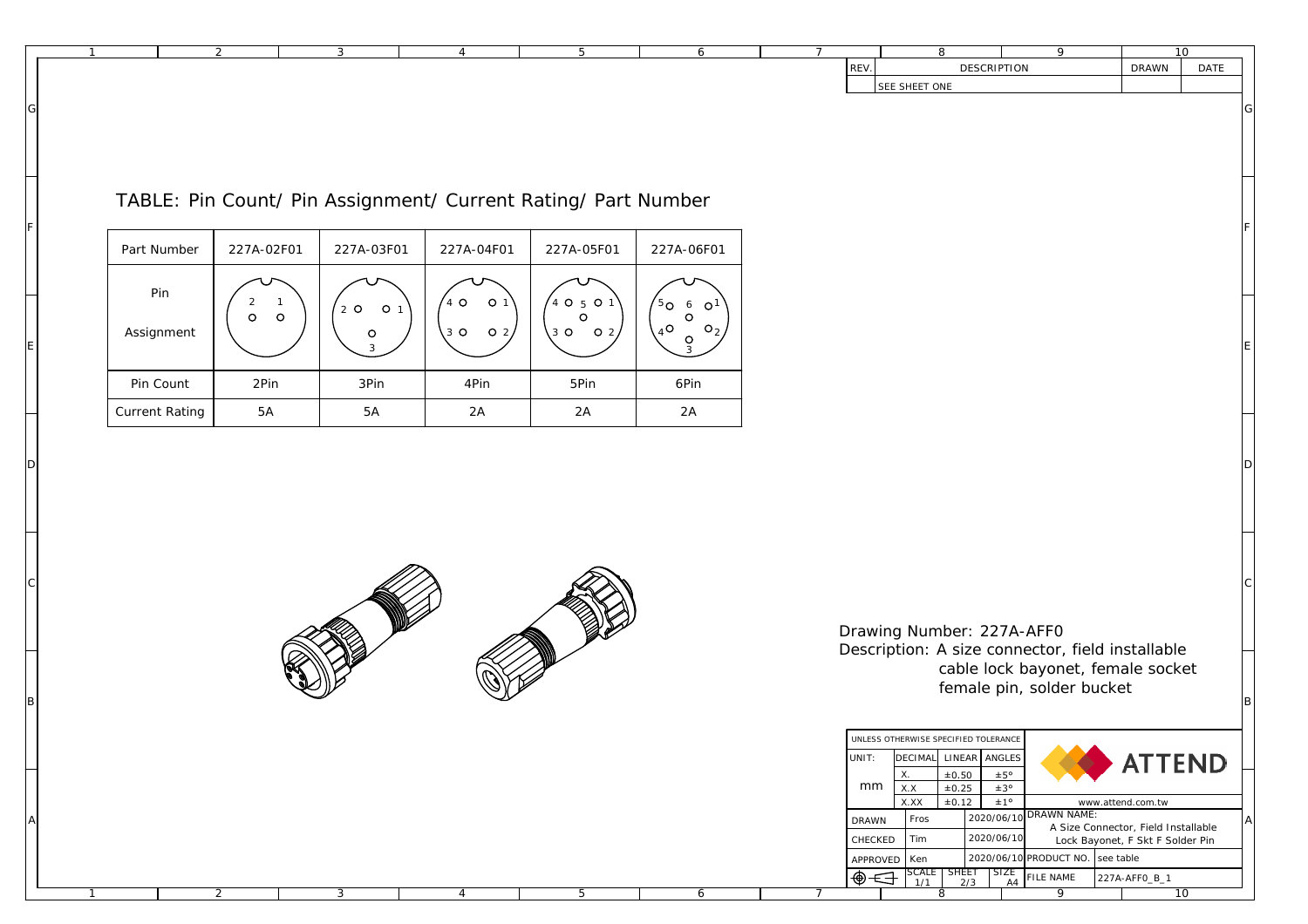